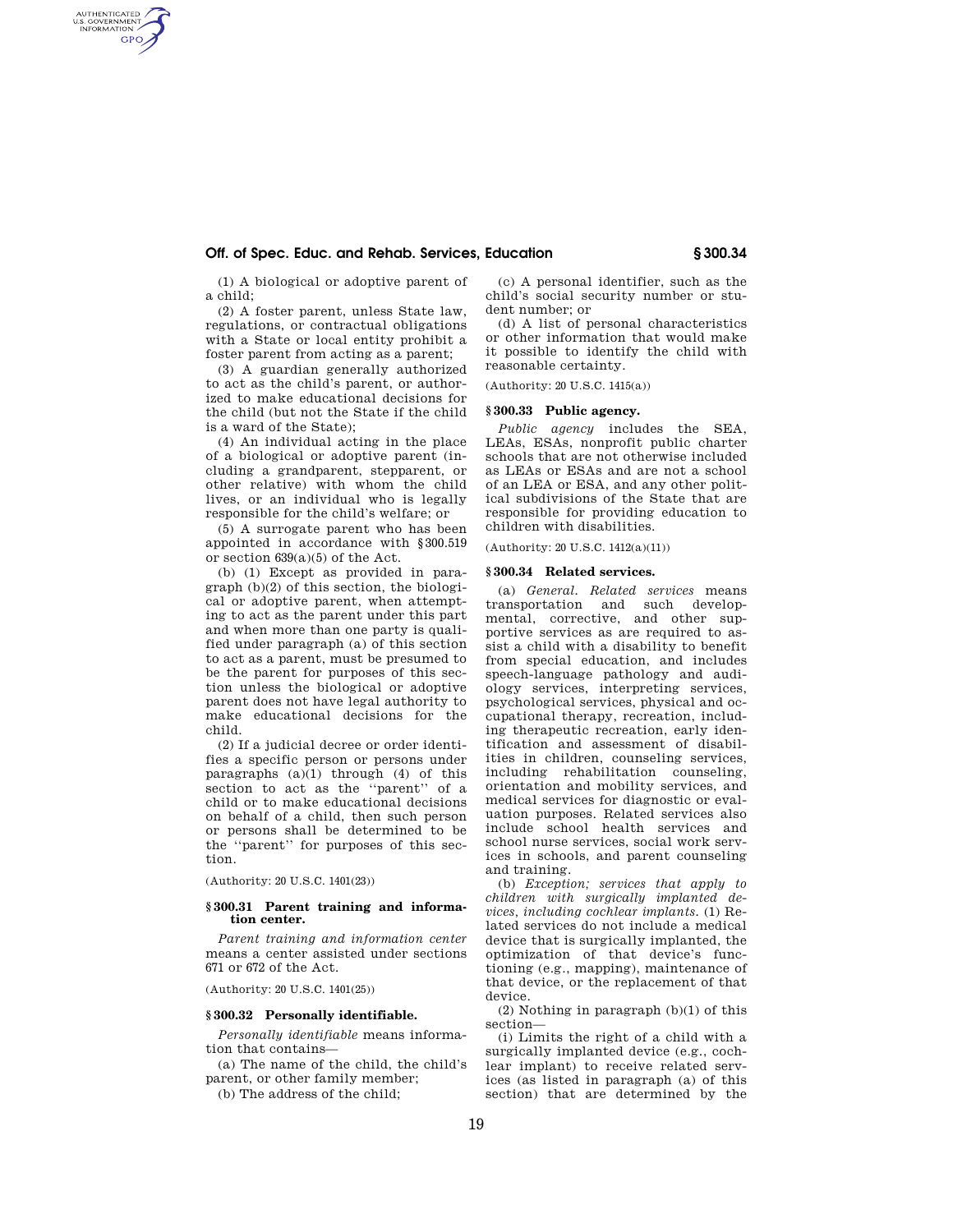IEP Team to be necessary for the child to receive FAPE.

(ii) Limits the responsibility of a public agency to appropriately monitor and maintain medical devices that are needed to maintain the health and safety of the child, including breathing, nutrition, or operation of other bodily functions, while the child is transported to and from school or is at school; or

(iii) Prevents the routine checking of an external component of a surgically implanted device to make sure it is functioning properly, as required in §300.113(b).

(c) *Individual related services terms defined.* The terms used in this definition are defined as follows:

(1) *Audiology* includes—

(i) Identification of children with hearing loss;

(ii) Determination of the range, nature, and degree of hearing loss, including referral for medical or other professional attention for the habilitation of hearing;

(iii) Provision of habilitative activities, such as language habilitation, auditory training, speech reading (lipreading), hearing evaluation, and speech conservation;

(iv) Creation and administration of programs for prevention of hearing loss;

(v) Counseling and guidance of children, parents, and teachers regarding hearing loss; and

(vi) Determination of children's needs for group and individual amplification, selecting and fitting an appropriate aid, and evaluating the effectiveness of amplification.

(2) *Counseling services* means services provided by qualified social workers, psychologists, guidance counselors, or other qualified personnel.

(3) *Early identification and assessment of disabilities in children* means the implementation of a formal plan for identifying a disability as early as possible in a child's life.

(4) *Interpreting services* includes—

(i) The following, when used with respect to children who are deaf or hard of hearing: Oral transliteration services, cued language transliteration services, sign language transliteration and interpreting services, and transcription services, such as communication access real-time translation (CART), C-Print, and TypeWell; and

(ii) Special interpreting services for children who are deaf-blind.

(5) *Medical services* means services provided by a licensed physician to determine a child's medically related disability that results in the child's need for special education and related services.

(6) *Occupational therapy*—

(i) Means services provided by a qualified occupational therapist; and

(ii) Includes—

(A) Improving, developing, or restoring functions impaired or lost through illness, injury, or deprivation;

(B) Improving ability to perform tasks for independent functioning if functions are impaired or lost; and

(C) Preventing, through early intervention, initial or further impairment or loss of function.

(7) *Orientation and mobility services*—

(i) Means services provided to blind or visually impaired children by qualified personnel to enable those students to attain systematic orientation to and safe movement within their environments in school, home, and community; and

(ii) Includes teaching children the following, as appropriate:

(A) Spatial and environmental concepts and use of information received by the senses (such as sound, temperature and vibrations) to establish, maintain, or regain orientation and line of travel (e.g., using sound at a traffic light to cross the street);

(B) To use the long cane or a service animal to supplement visual travel skills or as a tool for safely negotiating the environment for children with no available travel vision;

(C) To understand and use remaining vision and distance low vision aids; and

(D) Other concepts, techniques, and tools.

(8)(i) *Parent counseling and training*  means assisting parents in understanding the special needs of their child;

(ii) Providing parents with information about child development; and

(iii) Helping parents to acquire the necessary skills that will allow them